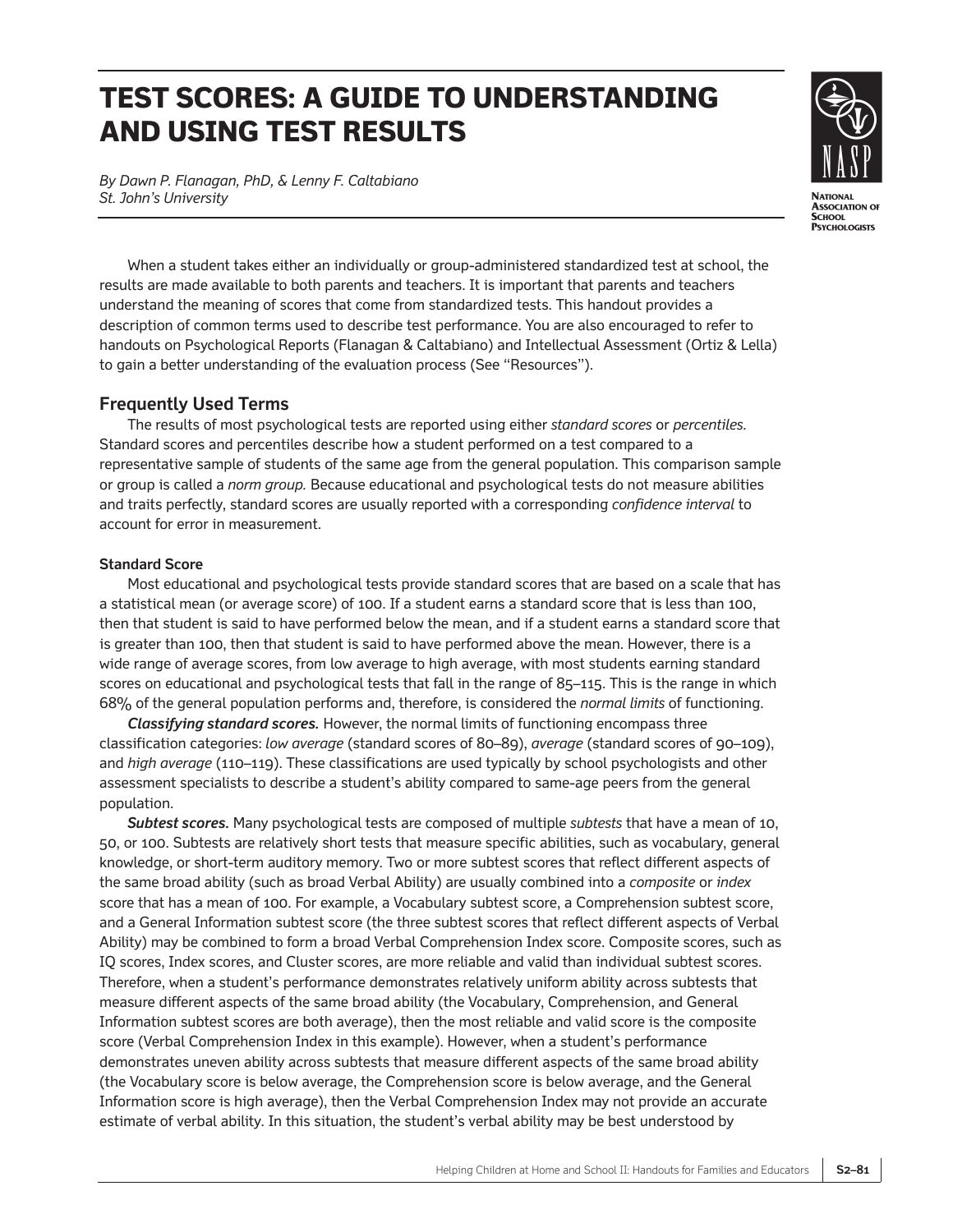looking at what each subtest measures. In sum, it is important to remember that unless performance is relatively uniform on the subtests that make up a particular broad ability domain (such as Verbal Ability), then the overall score (in this case the Verbal Comprehension Index) may be a misleading estimate.

#### **Percentile**

Standard scores may also be reported with a percentile to aid in understanding performance. A *percentile* indicates the percentage of individuals in the norm group that scored below a particular score. For example, a student who earned a standard score of 100 performed at the 50<sup>th</sup> percentile. This means that the student performed as well as or better than 50% of same-age peers from the general population. A standard score of 90 has a percentile rank of 25. A student who is reported to be at the 25<sup>th</sup> percentile performed as well or better than 25% of same-age peers, just as a student who is reported to be at the  $75<sup>th</sup>$  percentile performed as well or better than 75% of students of the same age. While the standard score of 90 is below the statistical mean of 100 and is at the  $25<sup>th</sup>$  percentile, this performance is still within the *average* range and generally does not indicate any need for concern.

#### **Confidence Interval**

Psychological tests do not measure ability perfectly. No matter how carefully a test is developed, it will always contain some form of *error* or unreliability. This error may exist for various reasons that are not always readily identifiable. In order to account for this error, standard scores are often reported with confidence intervals.

*Confidence intervals* represent a range of standard scores in which the student's true score is likely to fall a certain percentage of the time. Most confidence intervals are set at 95%, meaning that a student's true score is likely to fall between the upper and lower limits of the confidence interval 95 out of 100 times (or 95% of the time). For example, if a student earned a standard score of 90 with a confidence interval of  $+5$ , this means that the lower limit of the confidence interval is 85 (that is,  $90 - 5 = 85$ ) and the upper limit of the confidence interval is  $95 (90 + 5 = 95)$ . The standard score of 90 may be reported in a psychological report as 90 + 5 or 90 (85 – 95). Although the student's score on the day of the evaluation was 90 in this example, the *true score* may be lower or higher than 90 owing to an error associated with the method in which the ability was measured. Therefore, it is more accurate to say that there is a 95% chance that the student's true performance on this test falls somewhere between 85 and 95.

Tests that are highly reliable have relatively small confidence bands associated with their scores, indicating that these tests provide the most consistent scores across time.

#### **Example: Reporting Scores**

The following statement is one that can be commonly found in a psychological report and can be used to illustrate these definitions: "Jacob obtained a *standard score* of 93 + 7 on a test of reading comprehension, which is ranked at the *33rd percentile* and is classified as *average."* This is what that statement means: First, Jacob's observed score fell below the mean of 100. Second, Jacob did as well as or better than 33% of students his age from the general population. Third, there is a 95% chance that Jacob's true score falls somewhere between 86 and 100. Fourth, Jacob's performance is considered *average* relative to same-age peers from the general population. The table at the end of this handout provides commonly used performance classifications for standard scores and percentiles.

## **Understanding the Assessment Report**

*Type of norms used.* It is important to take note of the types of norms used when reading test results in a psychological or school assessment report. A student's performance on a standardized test can be compared to other students of the same age (age norms) or of the same grade (grade norms). Age norms are always used for tests of intellectual ability so that comparisons can be made to same-age peers. The use of grade norms is related to the type of test being utilized or may be dictated by certain situations. For example, grade norms may be most appropriate for achievement tests when a student has repeated a grade and to see how the student's performance compares to grade-level peers.

*Use of age or grade equivalents.* Age and grade equivalents are different from age and grade norms. Essentially, the age and grade equivalents are scores that indicate the typical age or grade level of students who obtain a given score. For example, if Jacob's performance on the test of reading comprehension is equal to an age equivalent of 8.7 years and a grade equivalent of 2.6, this means that his obtained *raw score* is equivalent to the same number of items correct that is average for all 8-year, 7-month old children included in the norm group on that particular reading comprehension test. Additionally Jacob's score is equivalent to the average reading comprehension performance of all children included in the normative sample who were in the sixth month of second grade. The age or grade equivalents do *not* mean that Jacob is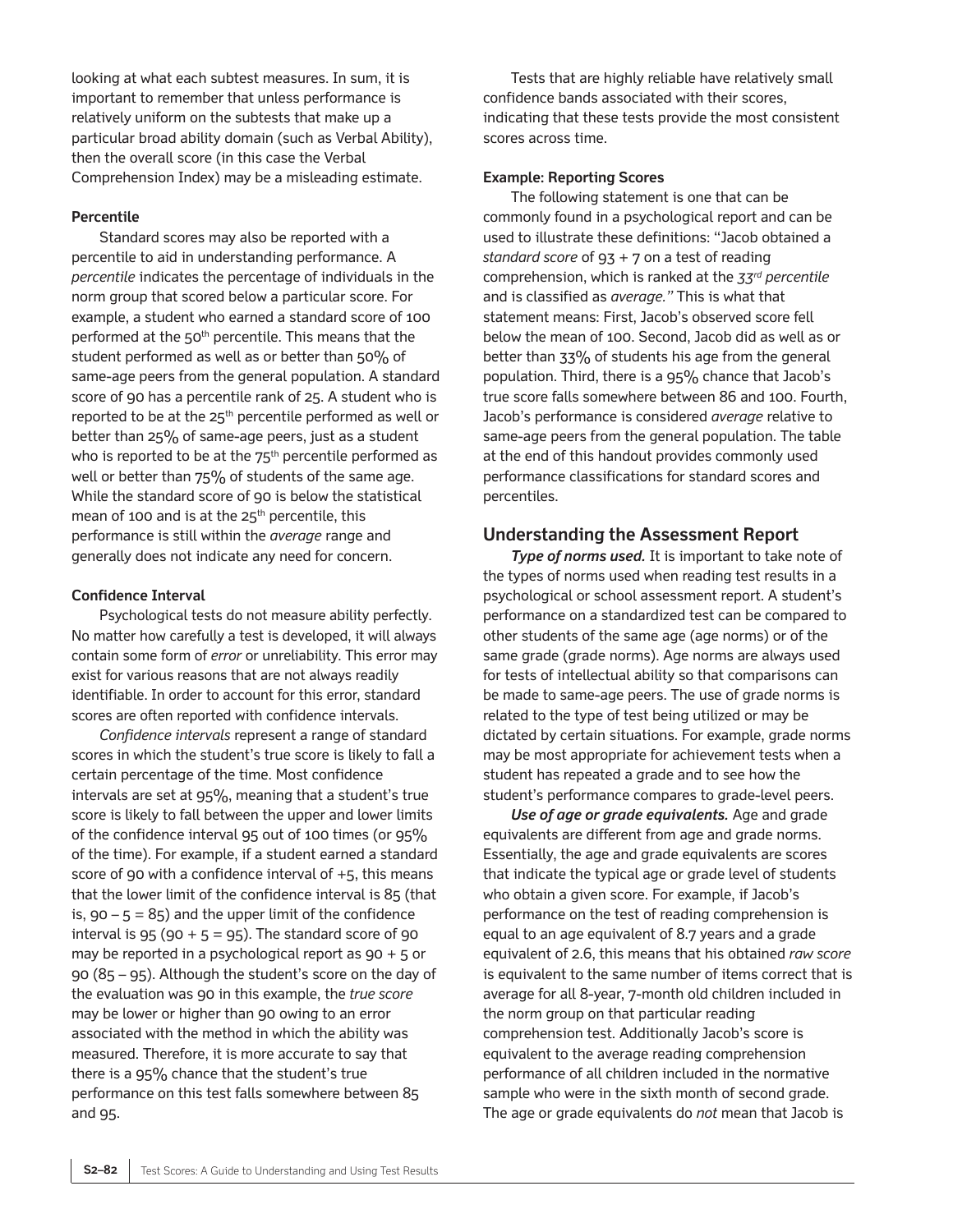functioning on an 8-year-old, mid-second grade level. Remember that Jacob's standard score of 93 is classified as *average* and falls within the normal range of functioning. Consequently, it is always important to make decisions and interpretations about *normal* functioning using standard scores, not age and grade equivalents.

*Validity of scores.* Reports of assessment results typically include a statement as to the validity—or accuracy—of the test scores. There are many factors that can influence a student's test performance. These factors may include, but are not limited to, behavior during testing, the presence of distractions during testing, the student's cultural and linguistic background, and the student's physical health at the time of testing. An educational or psychological test report should indicate whether any of these factors were present and how they may have affected the results of the test, thereby compromising the validity of the findings. Typically, this information, appearing in the Behavioral Observations section of a psychological report, aids in assessing the validity and usefulness of the test findings. If the school psychologist did not observe any unusual behaviors during testing and if no other factors, internal (lack of motivation, depressed mood, fatigue) or external (loud voices outside the testing room), were believed to have had an adverse affect on test performance, then the psychologist's statement about the validity of the findings may be like this: "Overall, the current test results appear to represent a valid estimate of Jacob's cognitive and academic functioning." This statement assists the reader in determining whether the results from the psychological tests administered to the student may be used confidently to make diagnostic and educational decisions.

## **Summary**

When parents and teachers better understand the meaning of scores from educational or psychological evaluations, they are able to better plan to meet student needs. Additional information is available in the "Resources" below, and from the assessment professionals at your school, such as the school psychologist or counselor.

## **Resources**

Flanagan, D., & Caltabiano, L. (2004). Psychological reports: A guide for parents and teachers. In A. Canter, L. Paige, M. Roth, I. Romero, & S. Carroll (Eds.), *Helping children and home and school II: Handouts for families and educators.* Bethesda, MD: National Association of School Psychologists.

Harcourt Assessment (n.d.). *Some things parents should know about testing.* Available:

#### *<http://marketplace.psychcorp.com>* (See Resource Center, About Testing)

- Ortiz, S., & Lella, S. (2004). Intellectual assessment and cognitive abilities: Basics for parents and educators. In A. Canter, L. Paige, M. Roth, I. Romero, & S. Carroll (Eds.), *Helping children and home and school II: Handouts for families and educators.* Bethesda, MD: National Association of School Psychologists.
- Wright, P. D., & Wright, P. D (2000). *Understanding tests and measurement for the parent and advocate.* Available: *[www.ldonline.org/ld\\_indepth/assessment/](www.ldonline.org/ld_indepth/assessment/tests_measurements.html) tests\_measurements.html*

#### **References for the Table**

- Flanagan, D., & Ortiz, S. (2001). *Essentials of crossbattery assessment.* New York: Wiley.
- Flanagan, D., Ortiz, S., Alfonso, V., & Moscolo, J. (2002). *The achievement test desk reference: Comprehensive assessment and learning disabilities.* Boston: Pearson, Allyn & Bacon.
- Woodcock, R. W., & Mather, N. (1989). WJ—R Test of Cognitive Ability—Standard and Supplemental Batteries: Examiner's manual. In R. W. Woodcock & M. B. Johnson (Eds.), *Woodcock-Johnson Psycho-Education Battery—Revised.* Chicago: Riverside.

#### **Websites**

Harcourt Assessment *<http://marketplace.psychcorp.com>*

*Dawn P. Flanagan, PhD, is a Professor and Coordinator of the School Psychology program at St. John's University, Jamaica, NY. Lenny F. Caltabiano is a doctoral student in school psychology at St. John's University.*

© 2004 National Association of School Psychologists, 4340 East West Highway, Suite 402, Bethesda, MD 20814—(301) 657-0270.